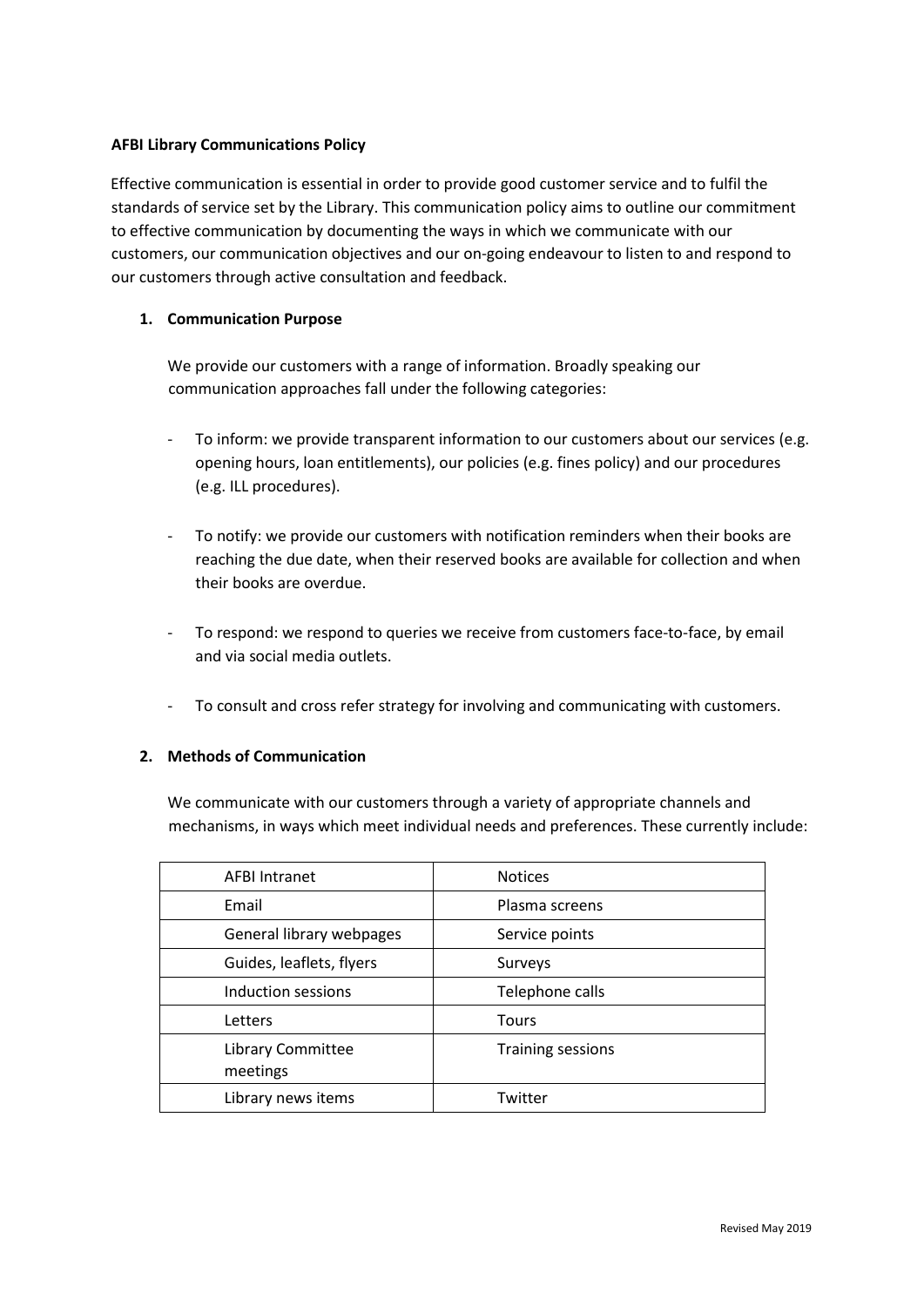These methods will be reviewed regularly and advances in communication technology will be adapted where appropriate.

# **3. Communication Principles**

To ensure effective communication with our customers, we aim to embody the following principles:

‐Our communication will be clear and concise in order to deliver our message succinctly.

‐We aim to use plain English so our communication is easily understandable.

‐We will deliver timely communication that is relevant to the user at their point of need and ensure that agreed standards of service are met.

‐We will reply promptly to all customer queries, ensuring that agreed standards of service are met.

‐We will adopt a flexible communication approach, delivering our messages in a variety of ways that meet customer needs and preferences.

‐We endeavour to standardise our communication where possible in order to ensure customer clarity by creating templates for letters and emails.

## **4. Internal Communication**

To deliver effective communication to our customers, we must ensure that our internal communication is effective. We will do this by:

‐setting an Out of Office email to alert colleagues to our absence from work.

‐recording an appropriate voicemail to allow colleagues to leave a message and also to redirect colleagues to an alternative colleague/department if we are unavailable.

‐encouraging staff to offer feedback on our communication methods and information provision.

# **5. Policy Evaluation**

Our Communication Policy will be kept up to date with an annual review.

We will also review strategic documents that may impact on our Communication Policy on an annual basis, for example our Twitter Strategy (Appendix 1).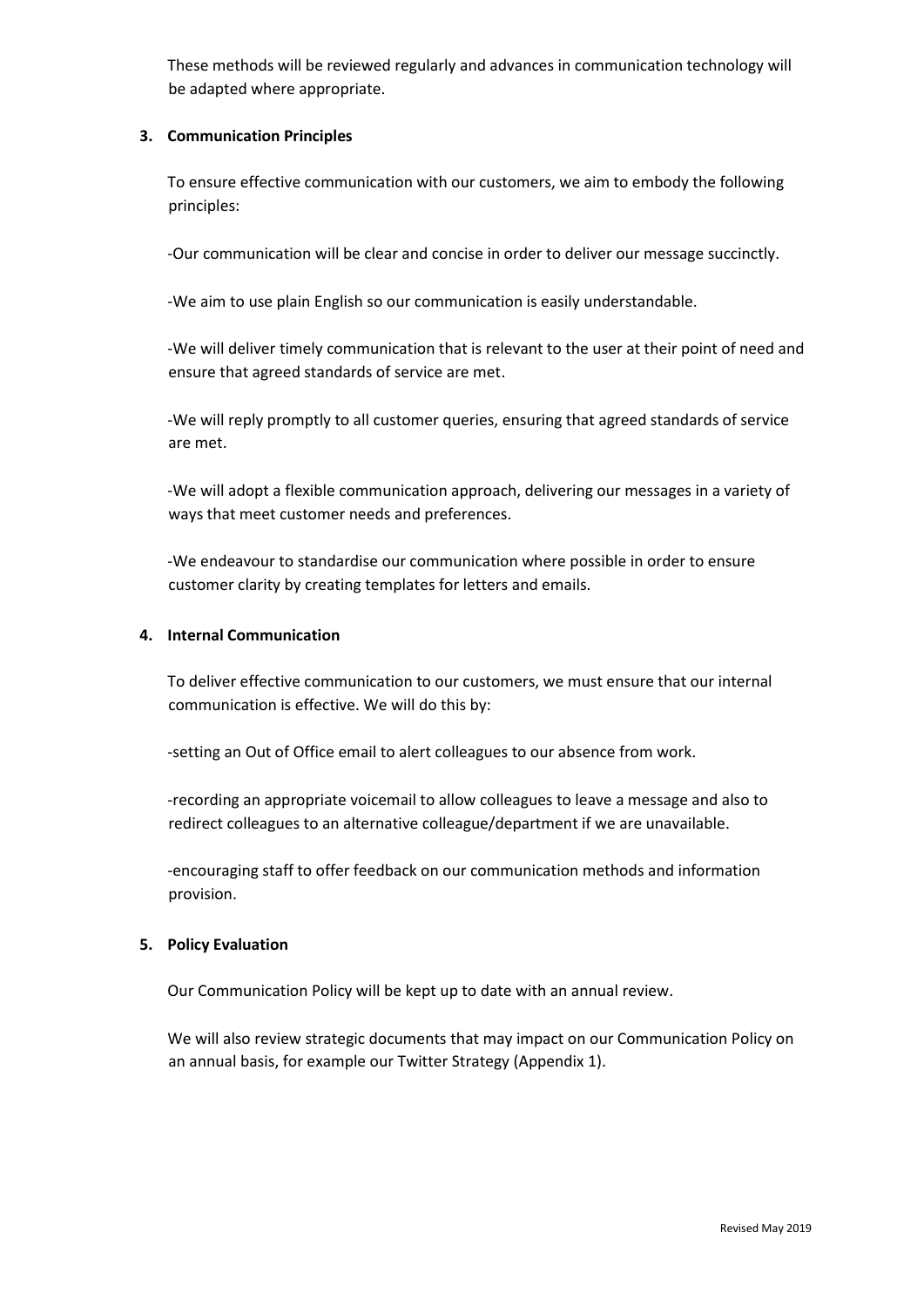#### **6. Evaluating our Communication**

In order to ensure the effectiveness of our communication, we will regularly evaluate our communication approach by:

‐seeking regular customer feedback (both formal and informal) on our communication and information provision.

‐listening to and responding to user suggestions regarding our communication and information provision.

‐making changes to our communication methods or principles where necessary.

‐reviewing and updating our Communication Policy accordingly.

‐regularly reviewing and updating all information content to ensure accuracy and currency.

‐gather and analyse statistics regarding the usage of our communication channels where possible. We will use these statistics to inform our policy and decision making regarding communication and information provision in the Library (table 1 summarises the channels and media we currently use to communicate with our users and, where possible, how we can gather evidence of use)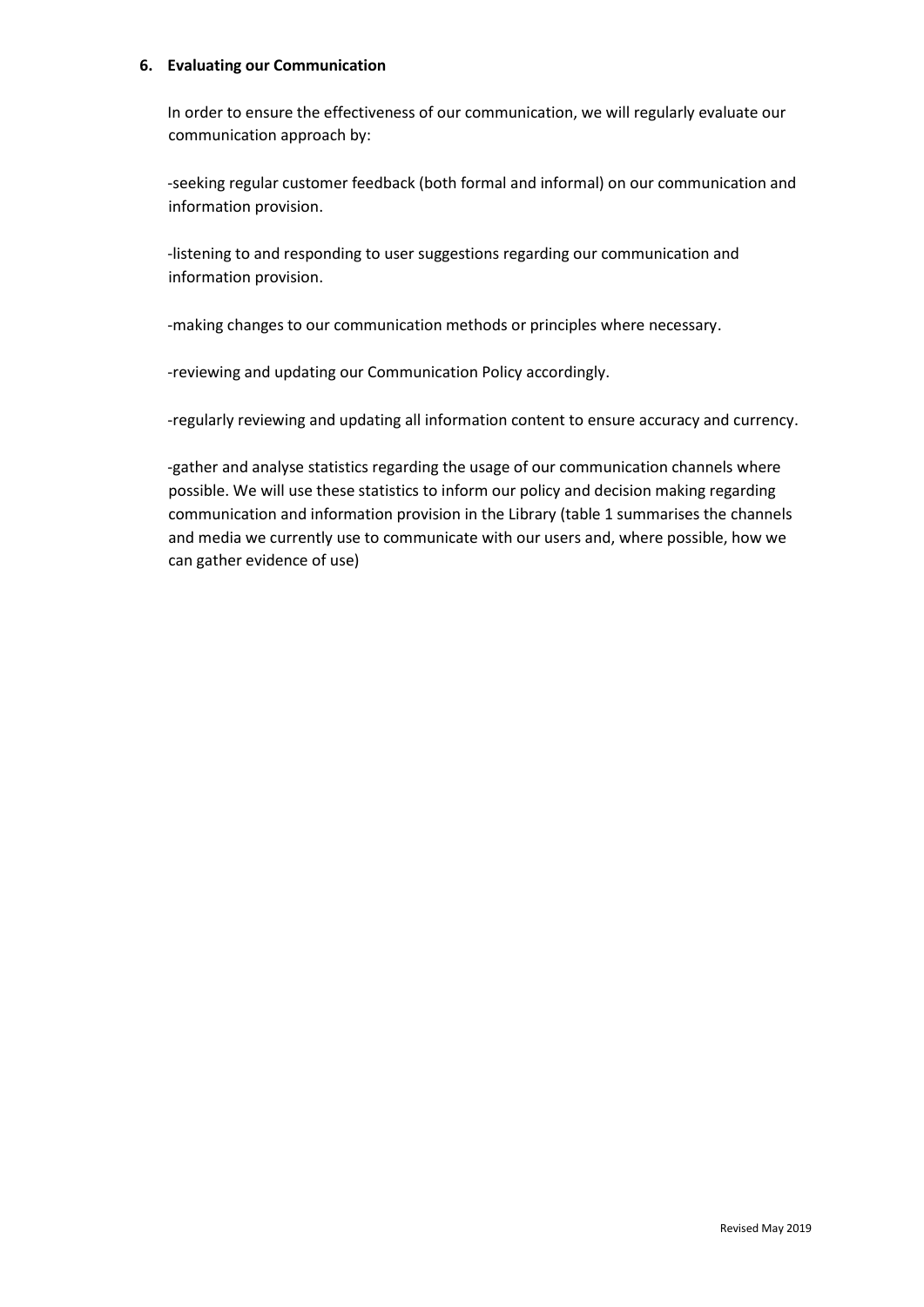| <b>Medium</b>                    | Channel         | One to one   | One to<br>many | One- or<br>two<br>way | How<br>measured? | <b>Mainly used for</b>                                  |
|----------------------------------|-----------------|--------------|----------------|-----------------------|------------------|---------------------------------------------------------|
| <b>AFBI Intranet</b>             | web             |              |                | one                   | system           | news about resources and<br>events                      |
| Email                            | electronic      |              |                | two                   | manually         | reliably reaching<br>individuals or groups              |
| General<br>Library<br>webpages   | web             |              | ✓              | two                   | system           | Library services and<br>contact details                 |
| Guides,<br>leaflets,<br>flyers   | print           |              | ✓              | one                   | manually         | subject, database and<br>services information           |
| Induction<br>sessions            | In person       |              |                | two                   | manually         | providing orientation and<br>help and advice.           |
| Letters                          | print           | $\checkmark$ |                | two                   | manually         | personal communication                                  |
| Library<br>committee<br>meetings | in person       |              | ✓              | two                   | n/a              | presenting Library<br>updates and eliciting<br>feedback |
| Library news<br>items            | web             |              |                | two                   | system           | news about resources and<br>events                      |
| <b>Notices</b>                   | print           |              | $\checkmark$   | one                   | n/a              | current information                                     |
| Plasma<br>screens                | electronic      |              |                | one                   | n/a              | news about resources and<br>events                      |
| Service<br>points                | in person       |              |                | two                   | manually         | providing help and advice                               |
| Surveys                          | electronic      |              | $\checkmark$   | two                   | system           | eliciting feedback                                      |
| Telephone<br>calls               | in person       | ✓            |                | two                   | manually         | providing help and advice                               |
| Tours                            | in person       |              | $\checkmark$   | two                   | manually         | providing orientation                                   |
| <b>Training</b><br>sessions      | in person       |              |                | two                   | manually         | giving instruction                                      |
| Twitter                          | Social<br>media |              |                | two                   | system           | brief updates, urgent<br>messages                       |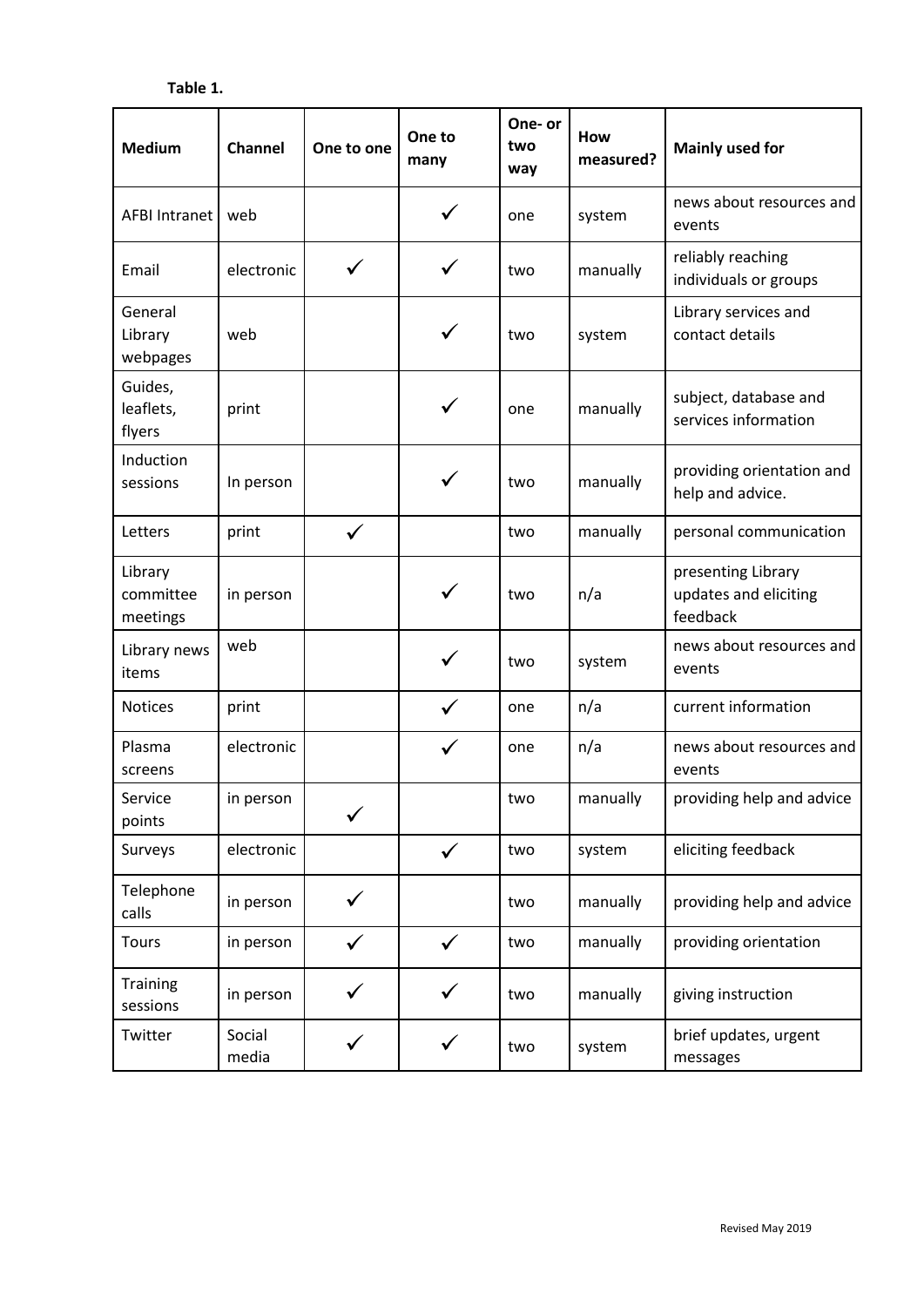# **Appendix 1.**

# **AFBI LIBRARY TWITTER STRATEGY**

#### **Introduction**

The purpose of this document to record how AFBI Library utilises Twitter to promote its services and resources to customers.

In February 2017, AFBI Library began to utilise Twitter as a social media platform via the following account: https://twitter.com/AFBILibrary. The main reason for adopting social media (via Twitter) as a communication tool was to:

- Inform customers about news and developments
- Promote services and resources
- Assist customers in using the Library
- Gather feedback about library services
- Engage with customers, particularly within the AFBI community.

Social media is particularly effective for these purposes because AFBI itself has a strong Twitter presence (@AFBI\_NI) and many AFBI staff already have Twitter accounts. In addition, by developing a Twitter presence, AFBI Library staff are empowered to develop social media skills, follow emerging trends in library and information management and to enhance creative skills via online graphics packages such as Canva.

#### **Metrics**

The main metrics that twitter collates include total followers (the number of people that follow the Library's account), tweet impressions, profile visits and mentions. These metrics are the key way for AFBI Library to measure the effectiveness of tweets and their content.

## **Communication Style**

In accordance with Queens' University best practice and to align its social media approach with other QUB Libraries, the group has adopted a persona to ensure that they communicate in a consistent manner, thus building up trust with customers and establishing a solid personality for the library.

In order to do this, the group have created a persona passport (appendix 1) that guides all activity and provides a consistent approach to social media communication. Following a discussion, the persona reflects the attributes with which the AFBI Library wishes to communicate our objectives and personifies the desired communication style for the group to draw on.

The persona chosen (Alice Roberts) acts as a reference point that all members of staff can readily connect with. When creating content or managing conversations the question that the social media group will always ask themselves will be what would our persona do/ say?

The communication style adopted by staff when they post messages varies according to the service and the subject.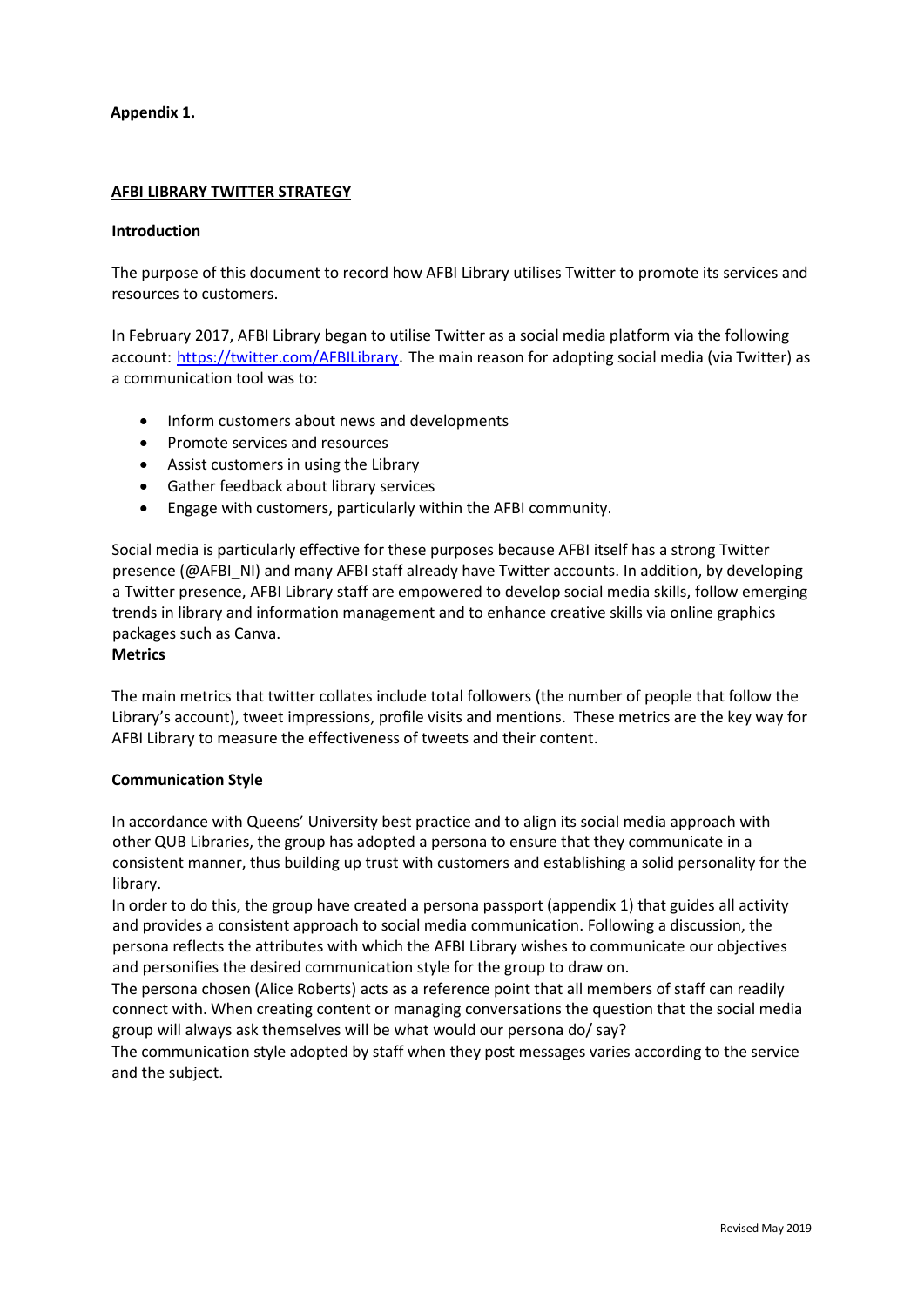# **Content Topics**

The group has undertaken a collaborative mind-mapping exercise to inspire and support content creation. The resulting mind maps identify topics that match our persona and can help us achieve our objectives. When creating content the group consult the mind maps for suitable topics. Please refer to appendix 2 for the mind maps. Group development of the mind maps is ongoing so that more topics may be added and there is group consensus on suitable content.

## **Integration**

A number of steps have been taken to integrate social media with the Library's other forms of communication:

- Use of mind maps to integrate content with our services
- Tweets from AFBI Library's Twitter account link directly to AFBI Library's LibAnswers pages
- Induction documentation for new library users includes details about the AFBI Library's Twitter account.
- Tweets from the AFBI Library account can direct users quickly and seamlessly to surveys via questback
- Social media buttons in the AFBI Library EDS enable patrons to share information about the Library's books, journals and other content.

## **Management**

All members of the AFBI Library team post on Twitter. The responsibility for managing the twitter account is shared between the Newforge and Stormont Libraries on a weekly, rotating basis.

- In order to post at peak times, automated tweets, using TweetDeck [\(https://tweetdeck.twitter.com/\)](https://tweetdeck.twitter.com/) are deployed on a regular basis.
- Members of the group manage the service during weekdays from 9.00am until 5.00pm.
- Any queries about posting or responding to comments are discussed informally via the group.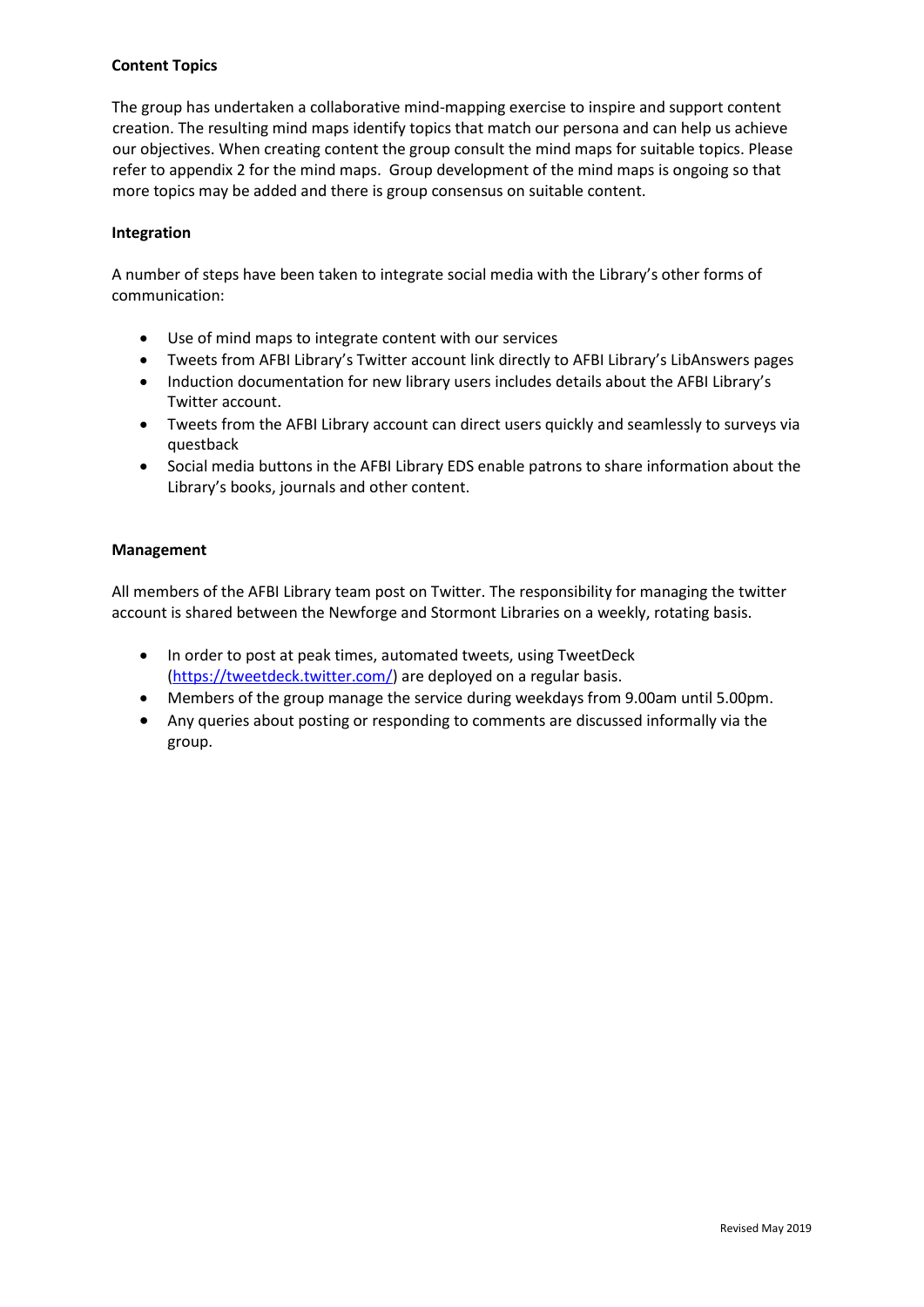# **Persona Passport**

Client: Queen's University Belfast Job: Social Persona Date: 25-02-15 Writer: SBC

No one likes talking to someone they don't trust.

If the person speaking to you is continually changing their persona, you are going to avoid joining the conversation due to a lack of rapport and the fear of where the conversation may go.

The same is true with social media.

So, as multiple users could potentially be managing your platforms, it is important to establish a solid personality. The best way to do this is to create a persona document that guides all activity. This will be modelled on our objectives and a well-known celebrity. The persona will never be spoken of, but simply acts as a reference point that all users can readily connect with. When creating content or managing conversations the question that the Social Media Managers will always ask themselves will be:

# *"What would (Alice Roberts) do/say."*

In order to locate the right tone of voice, it is important to first consider your brand.

What does it stand for?

*Knowledge, information, support, approachability, advice, education, professionalism*.

What does it offer?

*Reliable, trustworthy information. Excellent customer service. Responsiveness. Enthusiastic. Intuitive. Engaged*.

- What do you want to achieve? *Excellent customer service. Enable AFBI to achieve their outcomes. Ensuring visibility of the library. Demonstrating value to all areas of AFBI in a digital age. Connecting users to high quality, evidence based information.*
- Who do you want to interact with? *Primarily AFBI users. Wider academic and scientific community. AFBI's stakeholders. Other libraries. Academic publishing. Research/impact organisations.*

## **Social Media Passport**

| Gender:           | Female                                  |
|-------------------|-----------------------------------------|
| Age:              | 43                                      |
| <b>Education:</b> | PhD in palaeopathology<br><b>MB BCh</b> |

**Career:** After graduating in 1997, Roberts worked in clinical medicine as a junior medical practitioner with the [National Health Service](https://en.wikipedia.org/wiki/National_Health_Service) in [South Wales](https://en.wikipedia.org/wiki/South_Wales) for 18 months. In 1998 she left clinical medicine and worked as an anatomy demonstrator in the Anatomy Department at the [University of Bristol,](https://en.wikipedia.org/wiki/University_of_Bristol) becoming a lecturer there in 1999.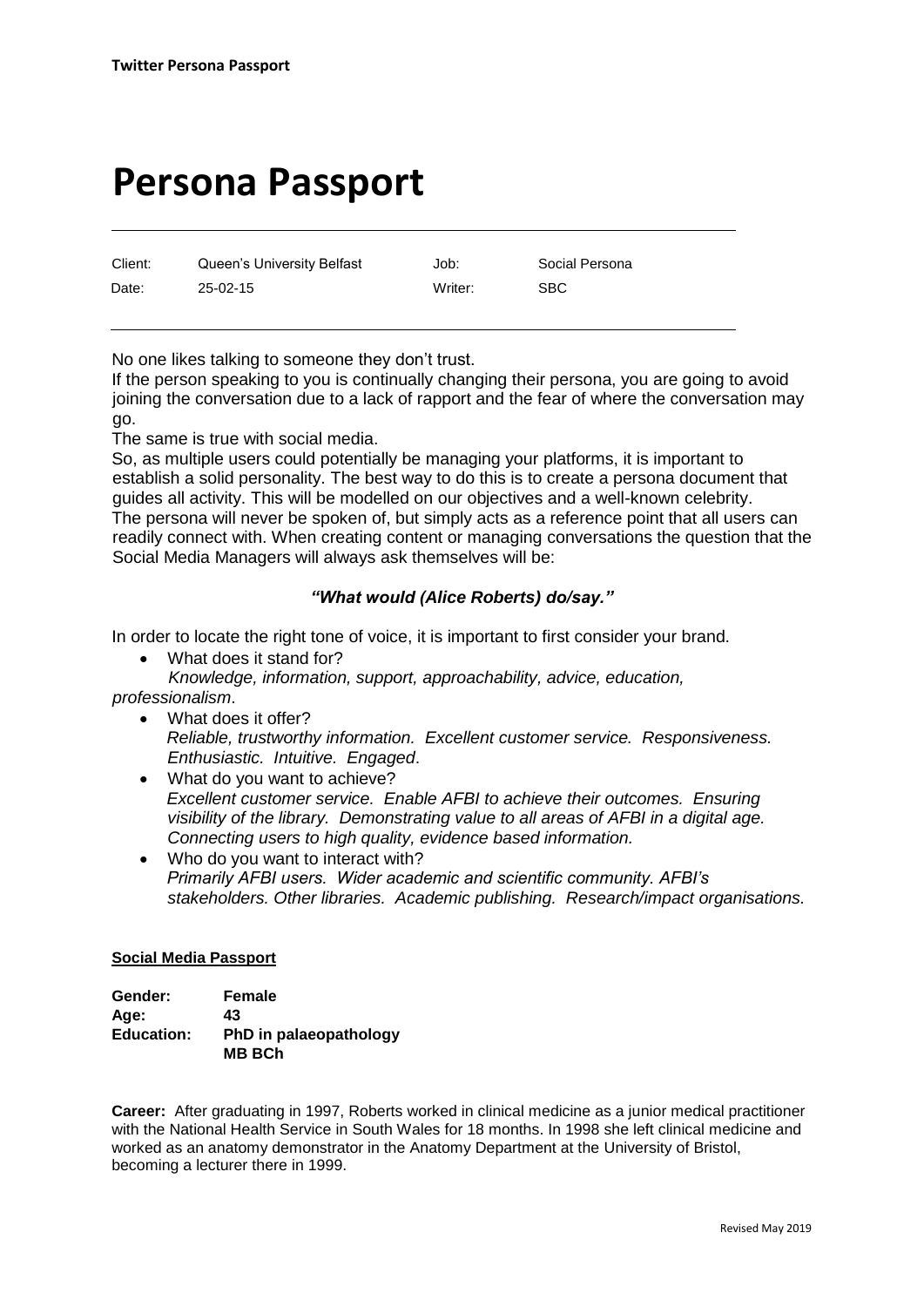She spent seven years working part-time on her PhD in [paleopathology,](https://en.wikipedia.org/wiki/Paleopathology) the study of disease in ancient human remains, receiving the degree in 2008. She worked as Senior Teaching Fellow at the University of Bristol Centre for Comparative and Clinical Anatomy, where her main roles were teaching clinical [anatomy,](https://en.wikipedia.org/wiki/Anatomy) [embryology,](https://en.wikipedia.org/wiki/Embryology) and [physical anthropology,](https://en.wikipedia.org/wiki/Physical_anthropology) as well as researching [osteoarchaeology](https://en.wikipedia.org/wiki/Bioarchaeology) and paleopathology. She stated in 2009 that she was working towards becoming a professor of anatomy.

In 2009 she co-presented modules for the "Beating Bipolar" programme, the first internet-based education treatment for patients with [bipolar depression,](https://en.wikipedia.org/wiki/Bipolar_depression) trialled by [Cardiff University](https://en.wikipedia.org/wiki/Cardiff_University) researchers.

From August 2009 until January 2012, she was a Visiting Fellow in both the Department of Archaeology and Anthropology and the Department of Anatomy of the [University of Bristol.](https://en.wikipedia.org/wiki/University_of_Bristol)

In February 2012, Roberts took up a new post as the [University of Birmingham's](https://en.wikipedia.org/wiki/University_of_Birmingham) first Professor of Public Engagement in Science.

She is currently the Director of Anatomy for Bristol's Severn Deanery Postgraduate School of Surgery, and is also an Honorary Fellow of [Hull York Medical School](https://en.wikipedia.org/wiki/Hull_York_Medical_School)

Presenter on various science documentary programmes,

**Home Life:** Roberts lives near Bristol with her husband, daughter, and son.

**Personality:** Friendly, engaging, enthusiastic, self-confident, knowledgeable, professional.

**Likes:** Roberts enjoys watercolour painting, surfing, cycling, gardening and pub quizzes. Roberts is an organiser of the Cheltenham Science Festival and school outreach programmes within the University of Bristol's Medical Sciences Division. Roberts took her baby daughter with her when touring for the six months filming of Digging for Britain.

**Tone Of Voice:** Makes complicated things easy to understand and boring things interesting. Avoids jargon. Reassuring. Dependable. Trustworthy.

**Awareness:** Audience interests, relevant information, actively seeking interesting content. Wide ranging awareness of activities and research. Immediacy.